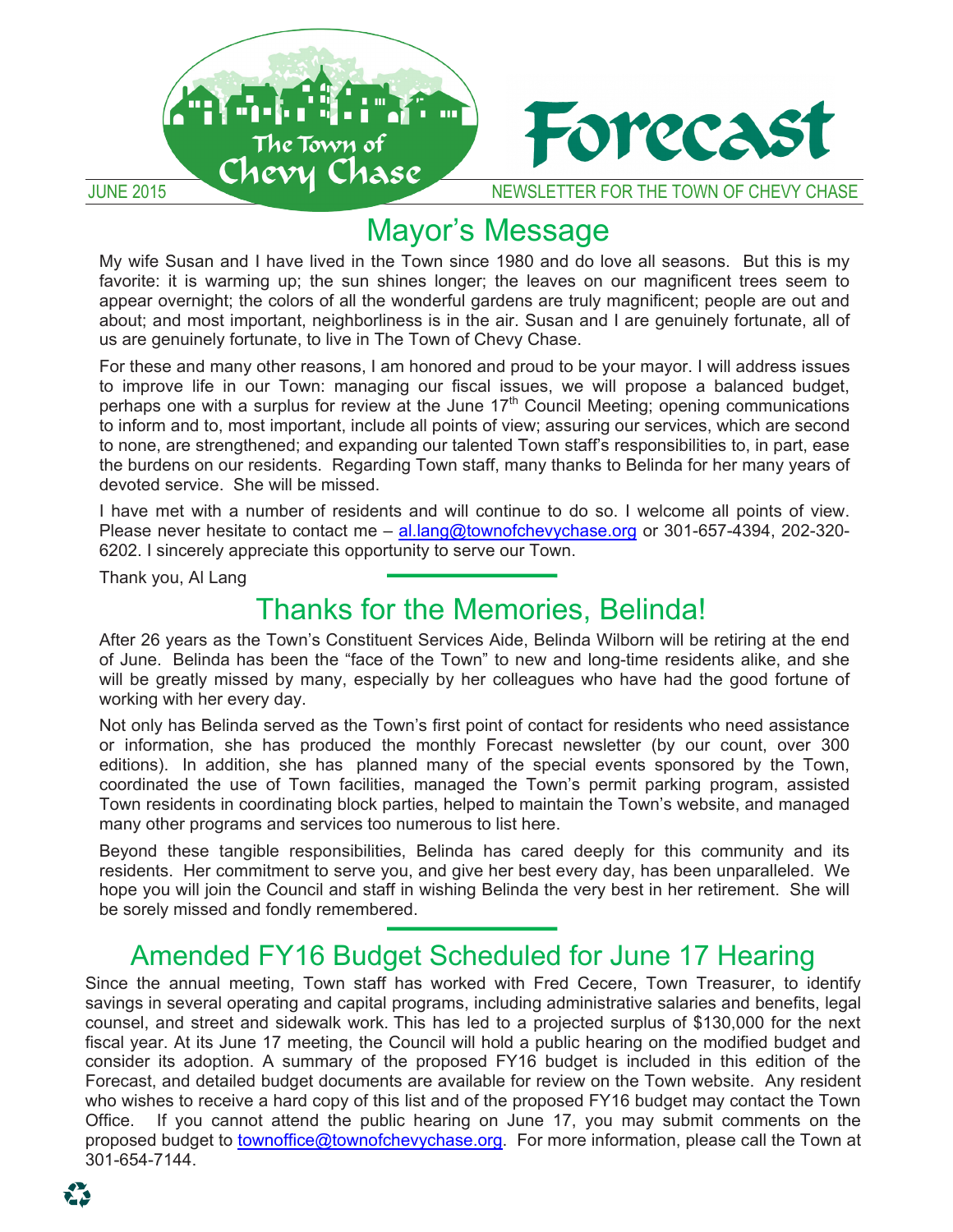# **FY16 Proposed Budget**

| <b>Budget Summary</b>                       | <b>FY14</b><br><b>Actual</b>     | <b>FY15</b><br><b>Budget</b> | <b>FY15</b><br><b>Estimated</b><br><b>Actual</b> | <b>FY16</b><br><b>Budget</b> |
|---------------------------------------------|----------------------------------|------------------------------|--------------------------------------------------|------------------------------|
| <b>OPERATING REVENUES</b>                   |                                  |                              |                                                  |                              |
| <b>Taxes</b>                                |                                  |                              |                                                  |                              |
| <b>Income Taxes</b>                         | 4,046,356                        | 4,000,000                    | 2,950,000                                        | 2,950,000                    |
| <b>Highway User Taxes</b>                   | 73,617                           | 76,000                       | 76,000                                           | 85,000                       |
| Property Taxes @ \$0 for FY15               | 628                              | 0                            | 156                                              | 0                            |
| <b>Subtotal - Taxes</b>                     | 4,120,601                        | 4,076,000                    | 3,026,156                                        | 3,035,000                    |
| <b>Reimbursements and Bank Shares</b>       | 130,807                          | 130,500                      | 130,806                                          | 130,500                      |
| <b>Permit Fees and Cable TV Revenue</b>     | 105,507                          | 96,000                       | 110,000                                          | 110,000                      |
| <b>Other Revenue</b>                        | 24,225                           | 22,500                       | 24,010                                           | 22,500                       |
| <b>TOTAL OPERATING REVENUES</b>             | 4,381,140                        | 4,325,000                    | 3,290,972                                        | 3,298,000                    |
| <b>OPERATING EXPENDITURES</b>               |                                  |                              |                                                  |                              |
| <b>General Government</b>                   |                                  |                              |                                                  |                              |
| Administration                              | 1,336,720                        | 1,592,000                    | 1,637,619                                        | 1,121,000                    |
| <b>Civic Affairs and Community Programs</b> | 320,908                          | 703,000                      | 383,888                                          | 120,000                      |
| <b>Subtotal - General Government</b>        | 1,657,628                        | 2,295,000                    | 2,021,507                                        | 1,241,000                    |
| <b>Public Safety and Code Enforcement</b>   | 515,353                          | 505,000                      | 520,000                                          | 520,000                      |
| <b>Public Works</b>                         |                                  |                              |                                                  |                              |
| Sanitation and Waste Removal                | 382,151                          | 364,500                      | 359,300                                          | 360,500                      |
| Parks, Grounds and Trees                    | 345,272                          | 274,000                      | 284,000                                          | 286,500                      |
| <b>Streets and Roads</b>                    | 265,751                          | 217,000                      | 340,000                                          | 222,500                      |
| <b>Subtotal - Public Works</b>              | 993,174                          | 855,500                      | 983,300                                          | 869,500                      |
| <b>TOTAL OPERATING EXPENDITURES</b>         | 3,166,155                        | 3,655,500                    | 3,524,807                                        | 2,630,500                    |
| <b>CAPITAL EXPENDITURES</b>                 |                                  |                              |                                                  |                              |
| <b>Streets and Roads</b>                    | 589,812                          | 670,000                      | 743,000                                          | 390,000                      |
| Parks, Grounds and Trees                    | 26,349                           | 232,500                      | 130,000                                          | 142,500                      |
| <b>Facilities and Equipment</b>             | 124,360                          | 46,000                       | 37,000                                           | 5,000                        |
| <b>TOTAL CAPITAL EXPENDITURES</b>           | 740,521                          | 948,500                      | 910,000                                          | 537,500                      |
| <b>CHANGE TO GENERAL FUND BALANCE</b>       | 474,464                          | (279,000)                    | (1, 143, 835)                                    | 130,000                      |
| <b>ENDING GENERAL FUND BALANCE</b>          | 8,647,446                        | 8,368,446                    | 7,503,611                                        | 7,633,611                    |
|                                             | <b>FY16 Contingent Reserve</b>   |                              |                                                  | 1,319,200                    |
|                                             | Capital Improvement Plan Reserve |                              | 6,314,411                                        |                              |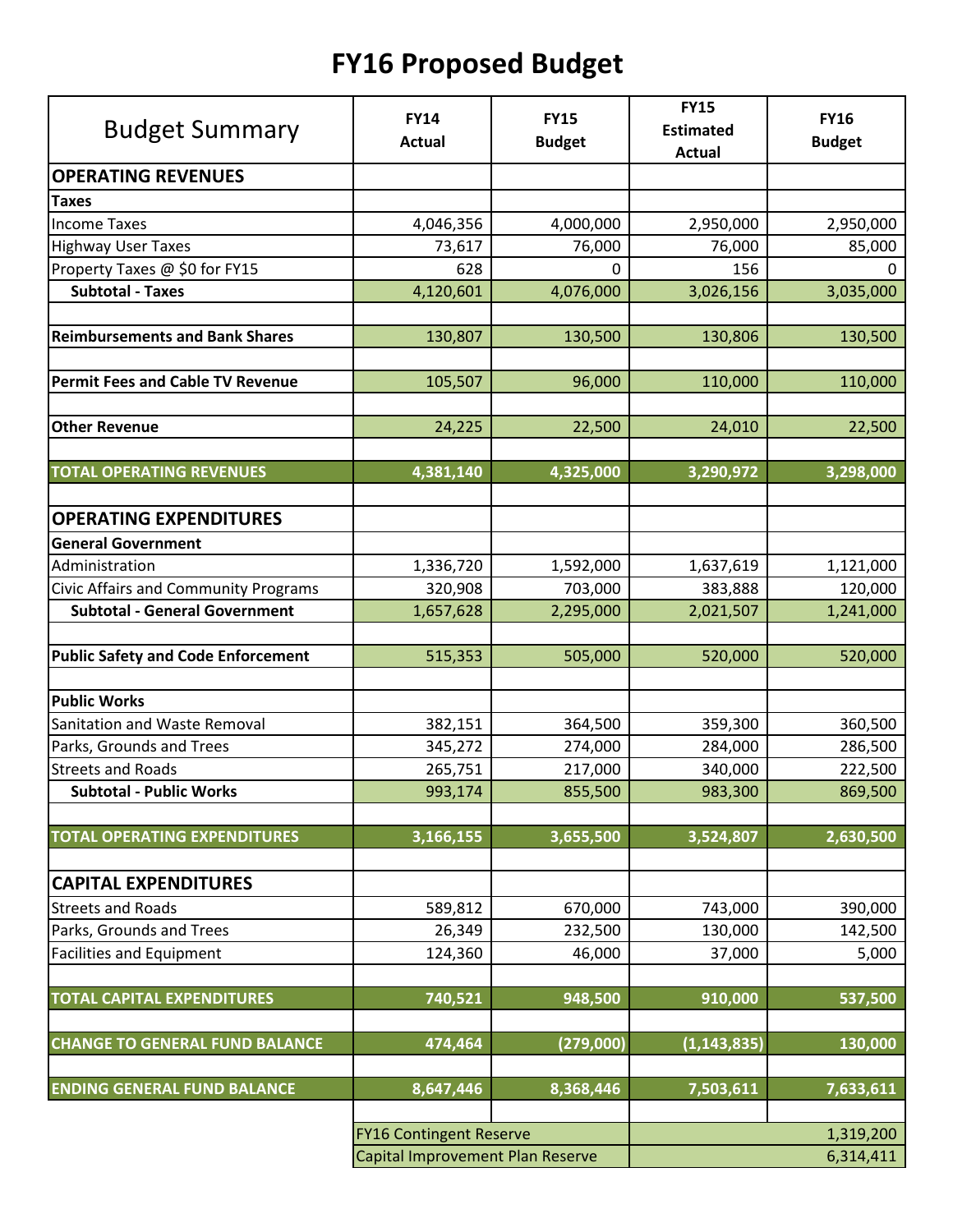

Tuesday, June 4 - Community Relations Committee, 7 p.m. Friday, Saturday and Sunday, June 5, 6 and 7 - Town Art Show Tuesday, June 9 - Climate and Environment Committee, 7 p.m. Thursday, June 11 - Public Services Committee, 7 p.m. Sunday, June 14 - Good Eats on Town Streets Postponed Monday, June 15 - Long Range Planning Committee, 7 p.m. Tuesday, June 16 - Land Use Committee, 7 p.m. Wednesday, June 17 - Council Meeting, 7 p.m.

Town Art Show Friday, June 5, 6 - 8 p.m., Town Hall - Wine and Cheese Reception Saturday, June 6, 3 - 5 p.m., Town Hall - Gallery Open Sunday, June 7, 2 - 4 p.m., Town Hall - Gallery Open Katie Vita, Curator

Meet the Artists: Evie Altman, Joan April, Lila Oliver Asher, Gordon Bell, Brad Beukema, Linda Button, Lauren Cook, Danny Conant, Anne de Fontnouvelle, Alison Ehrlich, Ada Garcia-Casellas, Francis J. Kline, Bennett Lavenstein, Carol Lavenstein, Sara Leibman, John Murphey, Carol Rubin, Giovanni Scaduto-Mendola and Kathleen Williams

Biographies of Town artists are available on the Town website www.townofchevychase.org.

# **Town Updates**

Last fall, the Power Reliability Task Force met with PEPCO officials to discuss improvements to electrical service in Town. The Task Force learned that the major power feeder that serves approximately 75% of the Town had been slated by PEPCO for improvement work due to poor performance over the last several years. Improvements are expected to be completed by the end of this summer and include replacement of power lines, utility poles, fuses and transformers, as well as installation of lighting arresters and animal guards. Residents should be advised that short power outages may occur while PEPCO completes this work.

# CC@ H HOLDING HALF-PRICE SALE IN JUNE

If you've been thinking about joining Chevy Chase At Home, your neighborhood aging-in-place organization, don't put it off any longer. They are having a half-price sale in June, so now is the time to sample all the benefits they offer! To see a calendar of events or find out more about CC@ H, please visit www.chevychaseathome.org or call 301-657-3115.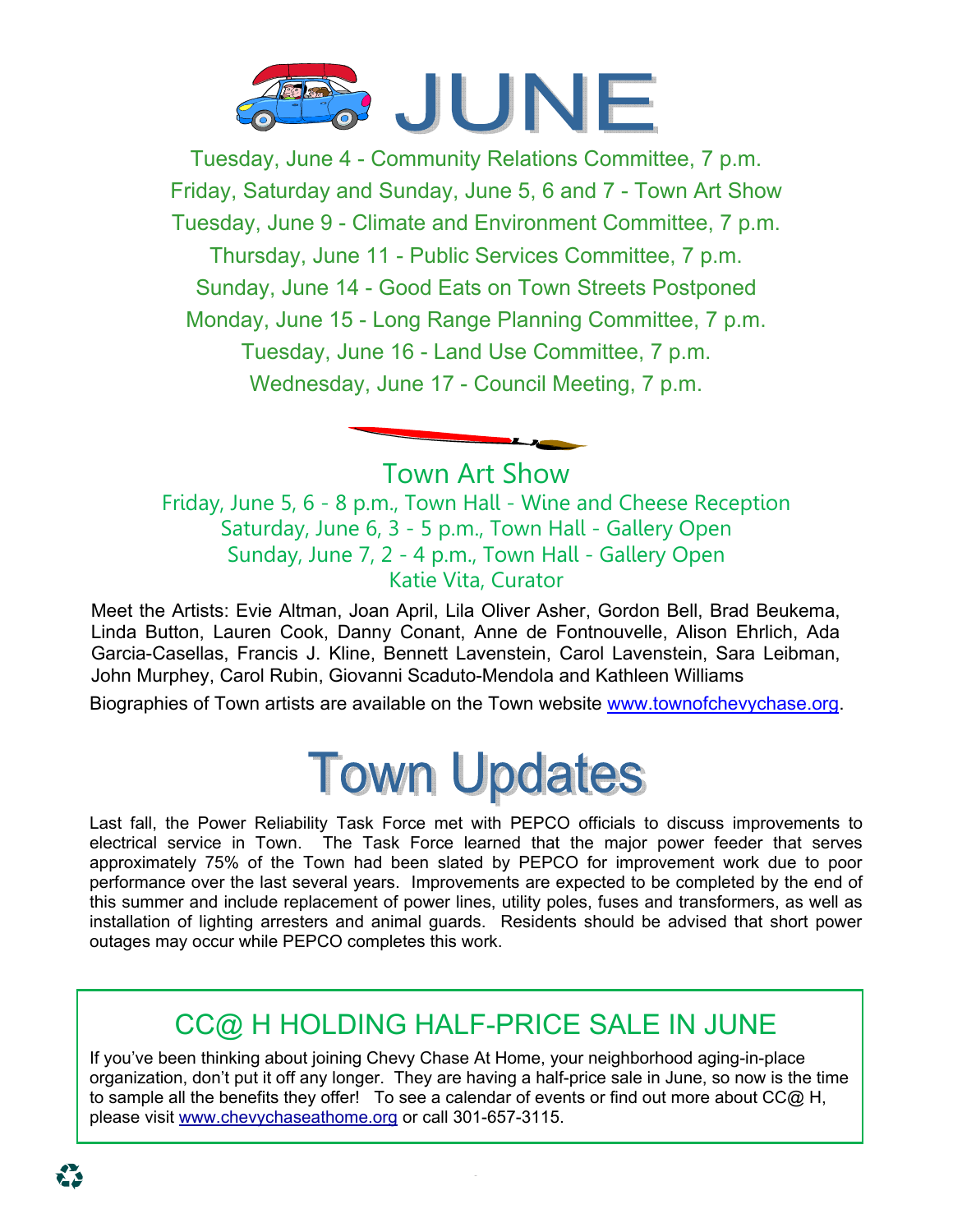### **Town of Chevy Chase**

4301 Willow Lane Chevy Chase, MD 20815

PRSRT STD US POSTAGE PAID Bethesda, MD Permit No. 418

**TOWN COUNCIL**  *Al Lang, Mayor John Bickerman, Vice Mayor Vicky Taplin, Secretary Fred Cecere, Treasurer Kathy Strom, Community Liaison* 

# John Bickerman and Fred Cecere Elected to Town Council

On May 5, John Bickerman and Fred Cecere were elected to serve on the Town Council for two year terms. At the May 13 Council meeting, officers were selected for the coming year. Al Lang will serve as Mayor, John Bickerman as Vice Mayor, Vicky Taplin as Secretary, Fred Cecere as Treasurer and Kathy Strom as Community Liaison.

We extend special thanks to Town Election Board members Steve Lawton, Anthula Gross and Gloria Tristani and to the Town Ethics Commission members Scott Fosler, Barry Hager, Debra Soltis for participating in the election process.

The FORECAST is published monthly by the Town of Chevy Chase, 4301 Willow Lane, Chevy Chase, MD 20815; telephone, 301-654-7144; fax, 301-718-9631; email, townoffice@townofchevychase.org. Al Lang, Editor. Copies are mailed to all Town residents. The Town Council meets in open session the second Wednesday of each month at 7 p.m. in the Town Hall unless otherwise announced.

 $\sum$  The newsletter is printed on recycled paper.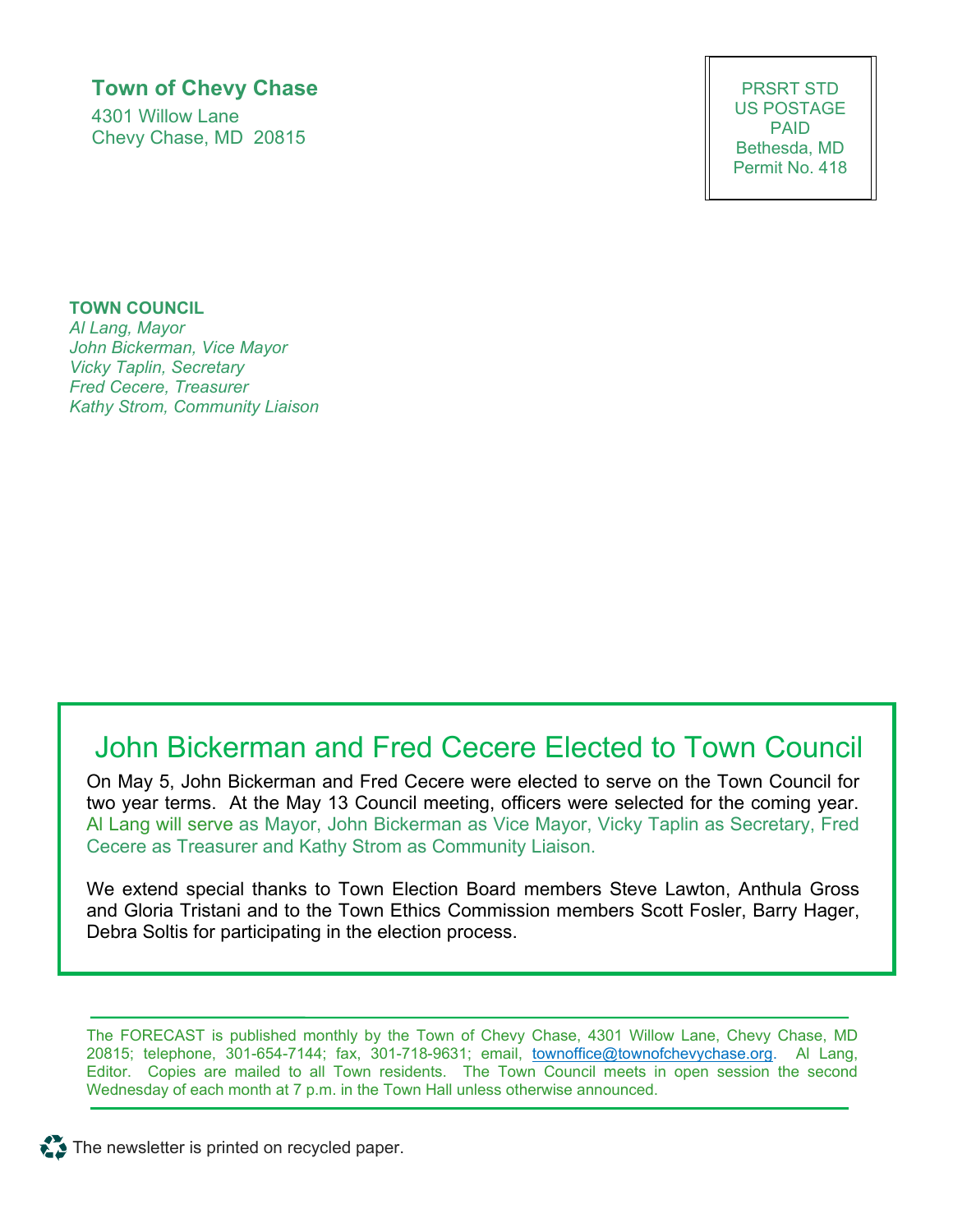June 2015

Dear Neighbor:

Each year in June, the Town Council begins the process of seeking volunteers for the Town's committees and filling vacancies on Town boards and commissions for the coming year. The Council encourages you to consider volunteering to serve on a committee or board so we can involve as many residents as possible in Town affairs.

By August 1, I will appoint, with the advice of the Town Council, residents to serve on each of the Town's committees for a period of one year beginning in September. Following is a list of the committees, including a short description of each:

Public Services: Advocates for safety and services.

 Community Relations: Heightens neighborliness, by focusing on openness, transparency, and reaching out to all residents to keep them informed about the Town's government, and will work to increase the number of social events to engage Town residents.

Long-Range Planning: Maintains a strong focus on the impact of external events and actions.

 Climate and Environment: Inspires and facilitates energy conservation and environmental stewardship by the Town and its residents.

 Land Use: Guides building and redevelopment within the Town through the use of available planning tools.

I also will appoint one resident to serve on the Town's Election Board, one resident to serve on the Town's Ethics Commission, two residents to serve on the Town's Tree Ordinance Board and one resident to serve on the Water Board. The Election Board oversees all Town elections, including, but not limited to, making appropriate provisions for nominations, printing election documents and supervising the polls. The Ethics Commission receives, verifies and maintains all financial disclosure forms required by the State of Maryland. The Tree Ordinance Board hears requests by property owners who have had a tree permit denied by the Town. The Water Board hears requests by property owners who have had a water drainage plan denied by the Town.

If you are interested in volunteering, please submit a brief note expressing your interest to the Town Office by Tuesday, June 30, 2015. Your correspondence may be submitted in person, by mail or by e-mail to townoffice@townofchevychase.org and should include your name, address, telephone number, e-mail address and a few sentences about why you would like to serve on a specific committee or board. Please indicate if there are alternate committees on which you are interested in serving.

The Council would like to extend a special thanks to all of you who served on a committee or board during the past year. The dedication of your time and talents is an invaluable resource to the Town and continues to strengthen and improve our community.

Sincerely,

*Al Lang*  Mayor